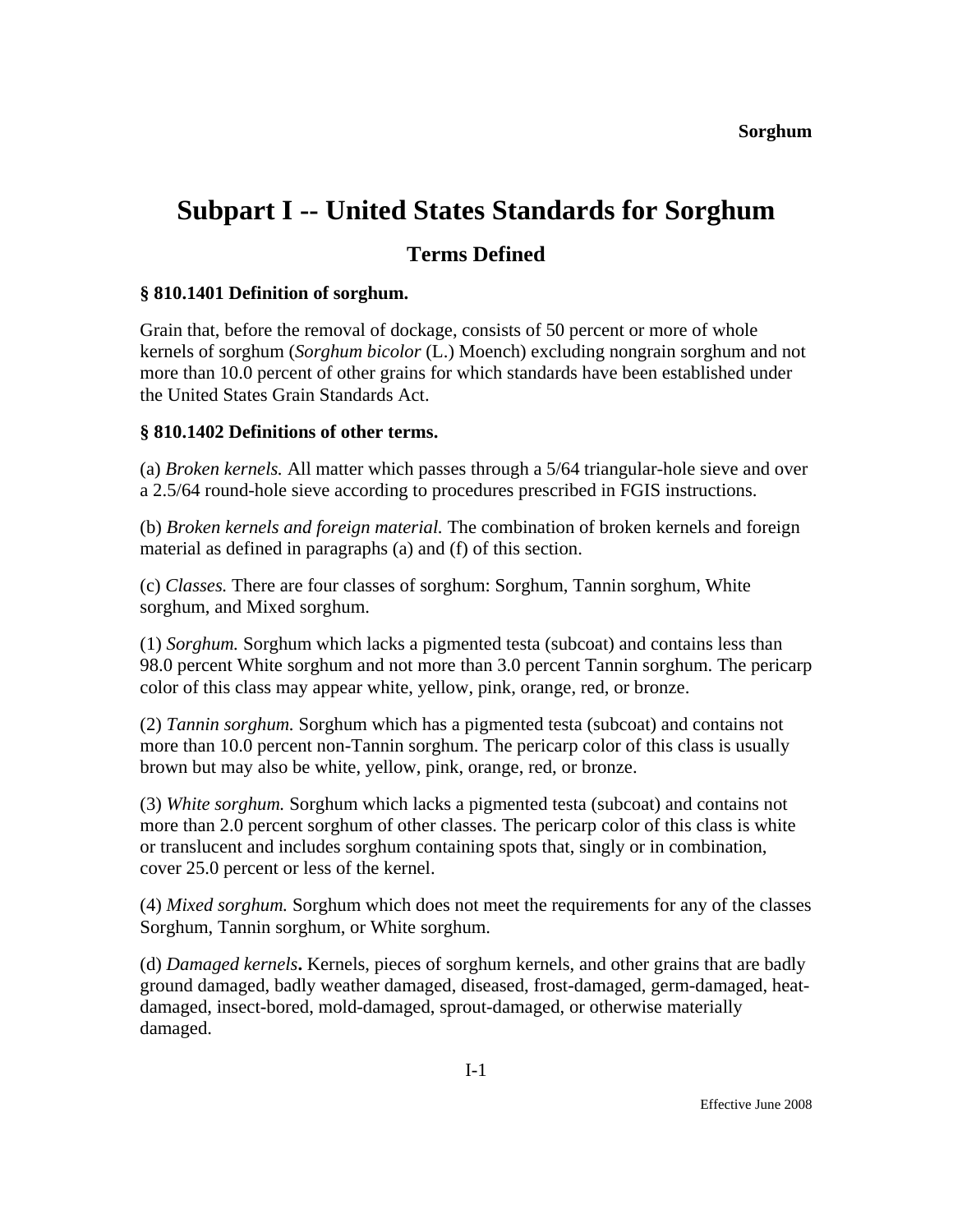#### **Sorghum**

(e) *Dockage.* All matter other than sorghum that can be removed from the original sample by use of an approved device according to procedures prescribed in FGIS instructions. Also, underdeveloped, shriveled, and small pieces of sorghum kernels removed in properly separating the material other than sorghum.

(f) *Foreign material.* All matter, except sorghum, which passes over the number 6 riddle and all matter other than sorghum that remains on the top of the 5/64 triangular-hole sieve according to procedures prescribed in FGIS instructions.

(g) *Heat-damaged kernels.* Kernels, pieces of sorghum kernels, and other grains that are materially discolored and damaged by heat.

(h) *Nongrain sorghum.* Seeds of broomcorn, Johnson-grass, *Sorghum almum* Parodi, and sudangrass; and seeds of *Sorghum bicolor* (L.) Moench that appear atypical of grain sorghum.

(i) *Pericarp.* The pericarp is the outer layers of the sorghum grain and is fused to the seedcoat.

(j*) Sieves.* 

(1) *1.98 mm (5/64 (0.0781) inches) triangular-hole sieve***.** A metal sieve 0.81 mm (0.032 inches) thick with equilateral triangular perforations the inscribed circles of which are 1.98 mm (0.0781 inches) in diameter.

(2) *0.99 mm (2 1/2/64 (0.0391) inches) round-hole sieve.* A metal sieve 0.81 mm (0.032 inch) thick with round holes 0.99 mm (0.0391 inches) in diameter.

## **Principles Governing the Application of Standards**

#### **§ 810.1403 Basis of determination.**

Each determination of broken kernels and foreign material is made on the basis of the grain when free from dockage. Each determination of class, damaged kernels, heatdamaged kernels, and stones is made on the basis of the grain when free from dockage and that portion of the broken kernels, and foreign material that will pass through a 1.98 mm (5/64 inch) triangular-hole sieve. Other determinations not specifically provided for in the general provisions are made on the basis of the grain as a whole except the determination of odor is made on either the basis of the grain as a whole or the grain when free from dockage, broken kernels, and foreign material removed by the 1.98 mm (5/64 inch) triangular-hole sieve.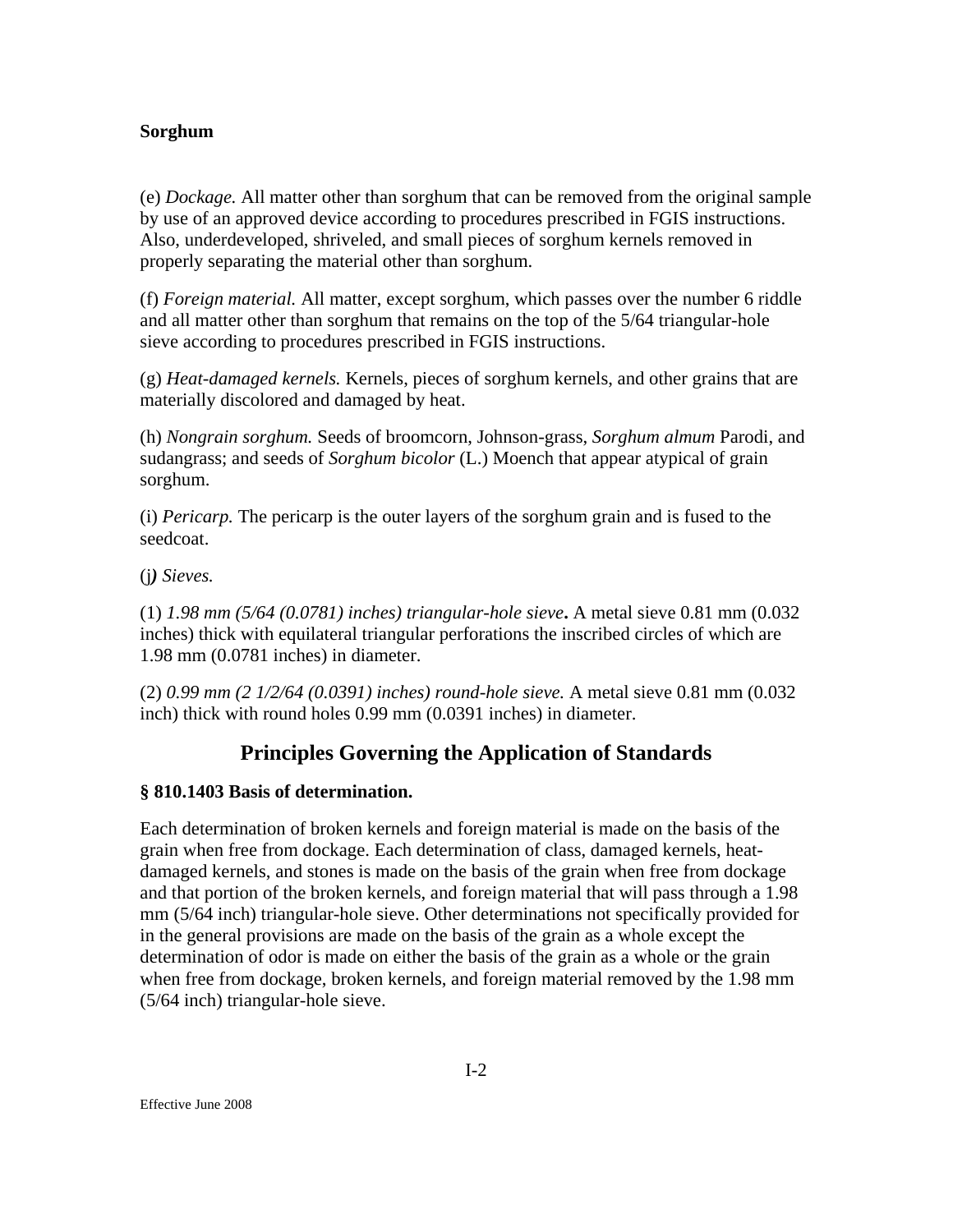# **Sorghum Grades and Grade Requirements**

| § 810.1404 - Grades and grade requirements for sorghum. |  |
|---------------------------------------------------------|--|
|---------------------------------------------------------|--|

|                                      | Grades U.S. Nos. $\frac{1}{2}$ |                |                |                |
|--------------------------------------|--------------------------------|----------------|----------------|----------------|
| Grading factors                      | 1                              | $\overline{2}$ | 3              | $\overline{A}$ |
| Minimum pound limits of              |                                |                |                |                |
| Test weight per bushel:              | 57.0                           | 55.0           | 53.0           | 51.0           |
| Maximum percent limits of            |                                |                |                |                |
| Damaged kernels:                     |                                |                |                |                |
| Heat (part of total)                 | 0.2                            | 0.5            | 1.0            | 3.0            |
| Total                                | 2.0                            | 5.0            | 10.0           | 15.0           |
| Broken kernels and foreign material: |                                |                |                |                |
| Foreign material (part of total)     | 1.0                            | 2.0            | 3.0            | 4.0            |
| Total                                | 3.0                            | 6.0            | 8.0            | 10.0           |
| Maximum count limits of              |                                |                |                |                |
| Other material:                      |                                |                |                |                |
| Animal filth                         | 9                              | 9              | 9              | 9              |
| <b>Castor</b> beans                  | $\mathbf{1}$                   | 1              | 1              | $\mathbf{1}$   |
| Crotalaria seeds                     | $\overline{2}$                 | $\overline{2}$ | $\overline{2}$ | $\overline{2}$ |
| <b>Glass</b>                         | 1                              | 1              | $\mathbf{1}$   | $\mathbf{1}$   |
| Stones $\frac{2}{2}$                 | 7                              | 7              | 7              | $\overline{7}$ |
| Unknown foreign substance            | 3                              | 3              | 3              | $\overline{3}$ |
| Cockleburs                           | 7                              | 7              | 7              | 7              |
| Total $^{3/2}$                       | 10                             | 10             | 10             | 10             |
|                                      |                                |                |                |                |

U.S. Sample grade is sorghum that:

 $\overline{\phantom{a}}$ 

(a) Does not meet the requirements for U.S. Nos. 1, 2, 3, or 4; or

(b) Has a musty, sour or commercially objectionable foreign odor (except smut odor); or

(c) Is badly weathered, heating or distinctly low quality.

<sup>&</sup>lt;sup>1/</sup> Sorghum which is distinctly discolored shall not grade higher than U.S. No. 3.<br><sup>2/</sup> Aggregate upicht of stones must also avegad 0.2 percent of the sample upicht.

 $\frac{d}{dx}$  Aggregate weight of stones must also exceed 0.2 percent of the sample weight.

 $\frac{3}{2}$  Includes any combination of animal filth, castor beans, crotalaria seeds, glass, stones, unknown foreign substances or cockleburs.